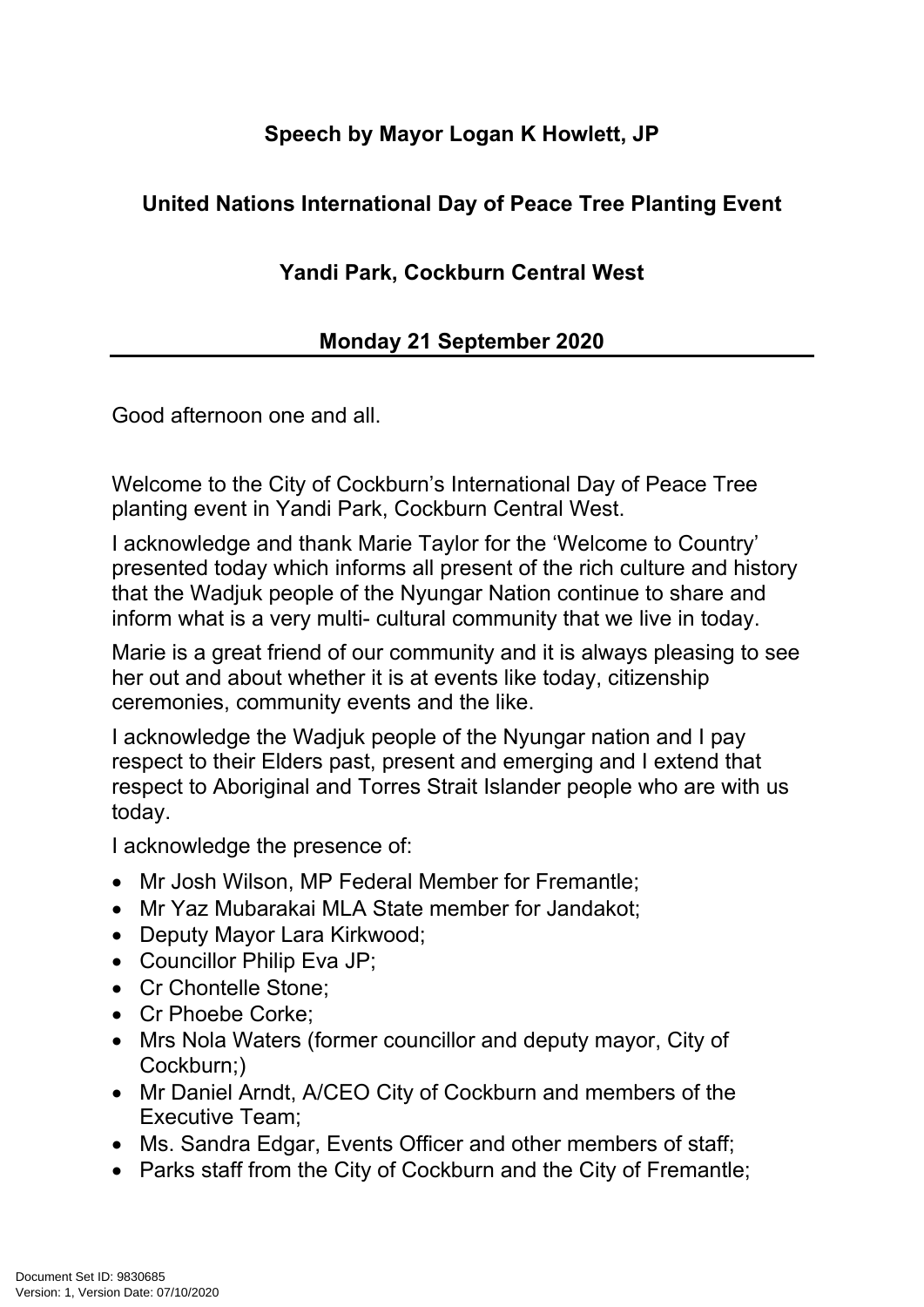- Dr Brad Pettitt, Mayor, City of Fremantle;
- Mr Adrian Glamorgan, Mayors for Peace;
- Ms Elizabeth Po.- Mayors for Peace:

Schools Principals, teachers and students from:

- Emmanuel Catholic College
- Newton Primary School
- Southwell Primary School
- Success Primary School
- Harmony Primary School
- Southwell Primary School
- St Jerome's Primary School and
- Hammond Park Primary School

Ladies and gentlemen, one and all.

Today is the United Nations International Day of Peace – the 2020 theme is 'Shaping Peace Together'.

It is a day devoted to strengthening the ideals of peace, through observing 24 hours of non-violence and cease-fires where countries are at war.

Of course the entire world is at war at this very time in our lives. It is a time where we are fighting an invisible enemy – the coronavirus, the worst public health crisis in 100 years.

The City of Cockburn is hosting its first United Nations International Day of Peace and to commemorate the occasion we will be planting two Ginko biloba saplings.

The trees have been raised from a seed harvested from a Gingko biloba that survived the WW2 bombing of Hiroshima 75 years ago.

That tree was severely impacted but it regrew and seeds have been collected from it ever since for global distribution for occasions such as these.

Raised by the City of South Perth at its nursery, the deciduous tree commonly known as the Maidenhair tree due to its fern-like leaves, was donated to Cockburn by fellow Mayors for Peace members the City of Fremantle which was gifted several seeds by the Hiroshima chapter of Mayors for Peace in 2014.

To the students here today, it will your opportunity to get involved in planting the trees and importantly having your photograph taken alongside the tree so that in time you can return and compare your growth to that of the tree.